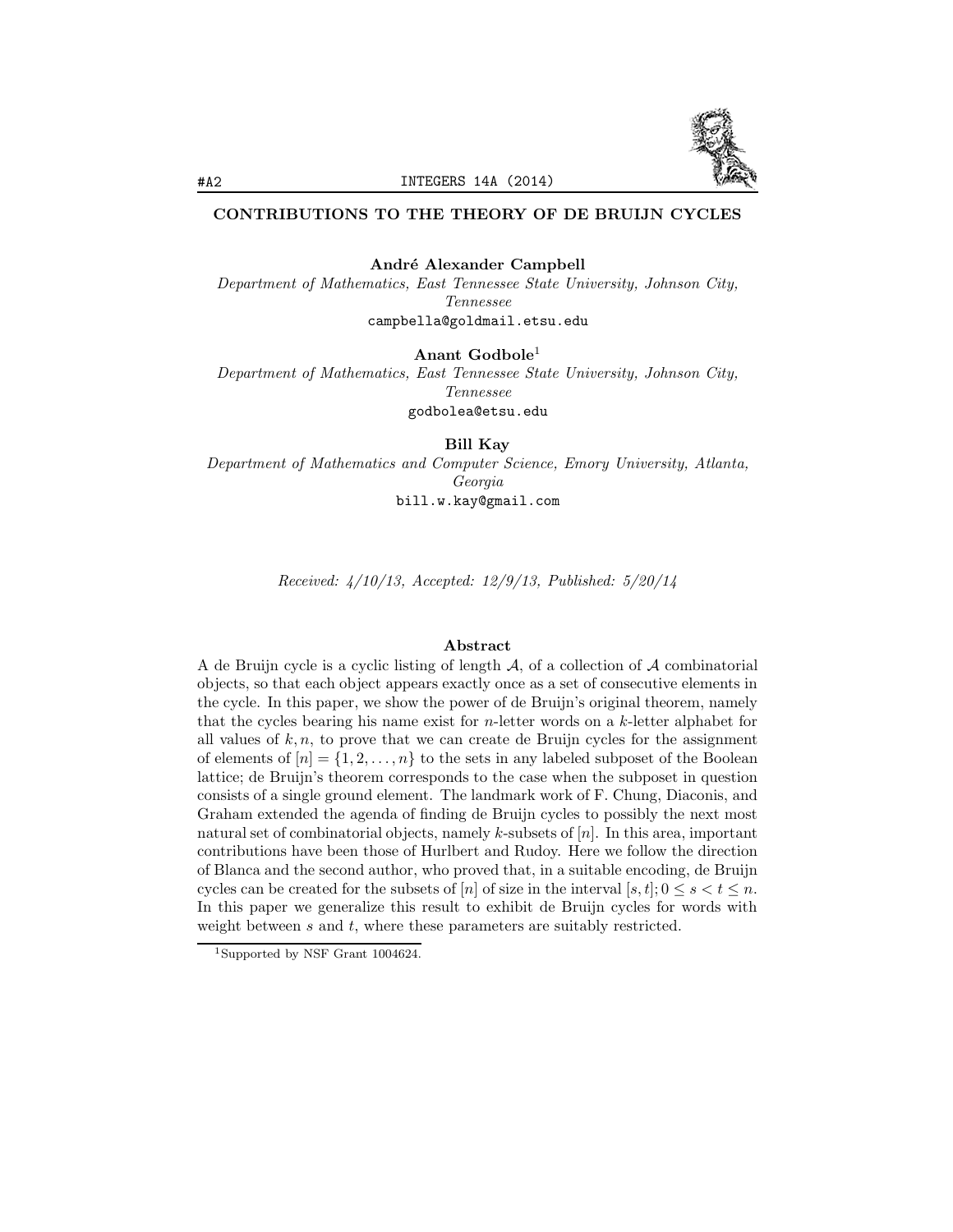#### 1. Introduction

A de Bruijn cycle is a cyclic listing of length  $A$ , of a collection of  $A$  combinatorial objects, so that each object appears exactly once as a set of consecutive elements in the cycle. For example, the cyclic list 11101000 encodes each of the eight binary three letter words so that each appears exactly once. Viewed differently, and using a different coding, we see that the same list encodes all the 8 subsets of  $[3] = \{1, 2, 3\}$ , with the convention that, e.g., the string 101 represents the subset  $\{1,3\}$  – whose characteristic vector it happens to be. de Bruijn's theorem states that this example is not an anomaly, and that de Bruijn cycles exist for the collection of n-letter words on the k-letter alphabet  $\{0, 1, \ldots, k-1\}$ , and thus, using a different coding, for all the multisets of  $[n] = \{1, 2, ..., n\}$  where each element may appear at most  $k - 1$ times in a multiset. A de Bruijn cycle is most often called a Universal Cycle (or U-cycle) in general contexts, but we shall not do so in this paper.

Consider the poset  $\mathcal{B} = \mathcal{B}_n$ , the so-called Boolean Lattice of all subsets of [n] ordered by inclusion. A *subposet* of  $\beta$  is defined in this paper to be a collection of subsets of  $\beta$  with the same Hasse diagram. In Section 2 of this paper, we show the versatility of de Bruijn's original theorem by showing that we can create de Bruijn cycles for the assignment of elements of  $[n] = \{1, 2, ..., n\}$  to the sets in any labeled subposet of the Boolean lattice; de Bruijn's theorem corresponds to the case when the subposet in question consists of a single ground element. This result is equivalent to showing that de Bruijn cycles exist for the possible ways of filling in the elements of a collection of sets, labeled  $A, B, C$ , etc., whose Venn Diagram has a shape with specified intersection patterns.

The landmark work of [3] extended the agenda of finding de Bruijn cycles to possibly the next most natural set of combinatorial objects, namely  $k$ -subsets of  $[n]$ . Here the authors conjectured that de Bruijn cycles for the  $k$ -subsets of  $[n]$  existed if and only if n was sufficiently large and  $n|(n)$ , which is an obvious necessary condition for the existence of the cycle in the natural coding (where, e.g., the set  ${a, b, c}$  is encoded in the string by some permutation of its elements) since in this case each element of the set must appear equally often. In this area, important contributions have been those of  $[6]$  and  $[9]$ . In  $[6]$ , Hurlbert makes significant progress for the case of  $k = 3, 4, 6$ ; the case of  $k = 4$  is reduced to verification of two ground cases in [9]. Here we follow the direction of [1], who proved that, in a suitable encoding, de Bruijn cycles can be created for the subsets of  $[n]$  of size in the interval  $[s, t]; 0 \le s < t \le n$ . For example, the string 1110011010 is a de Bruijn cycle of all the 2- and 3-subsets of [4] if one uses a sliding window of length 4 and the characteristic vector coding for subsets. Once again, we remind the reader that setting  $s = 0$  and  $t = n$  and using a full (length n) encoding window for a subset yields de Bruijn's theorem! Thus the result in [1] can be viewed as a restricted version of de Bruijn's theorem. In this paper we generalize this result to exhibit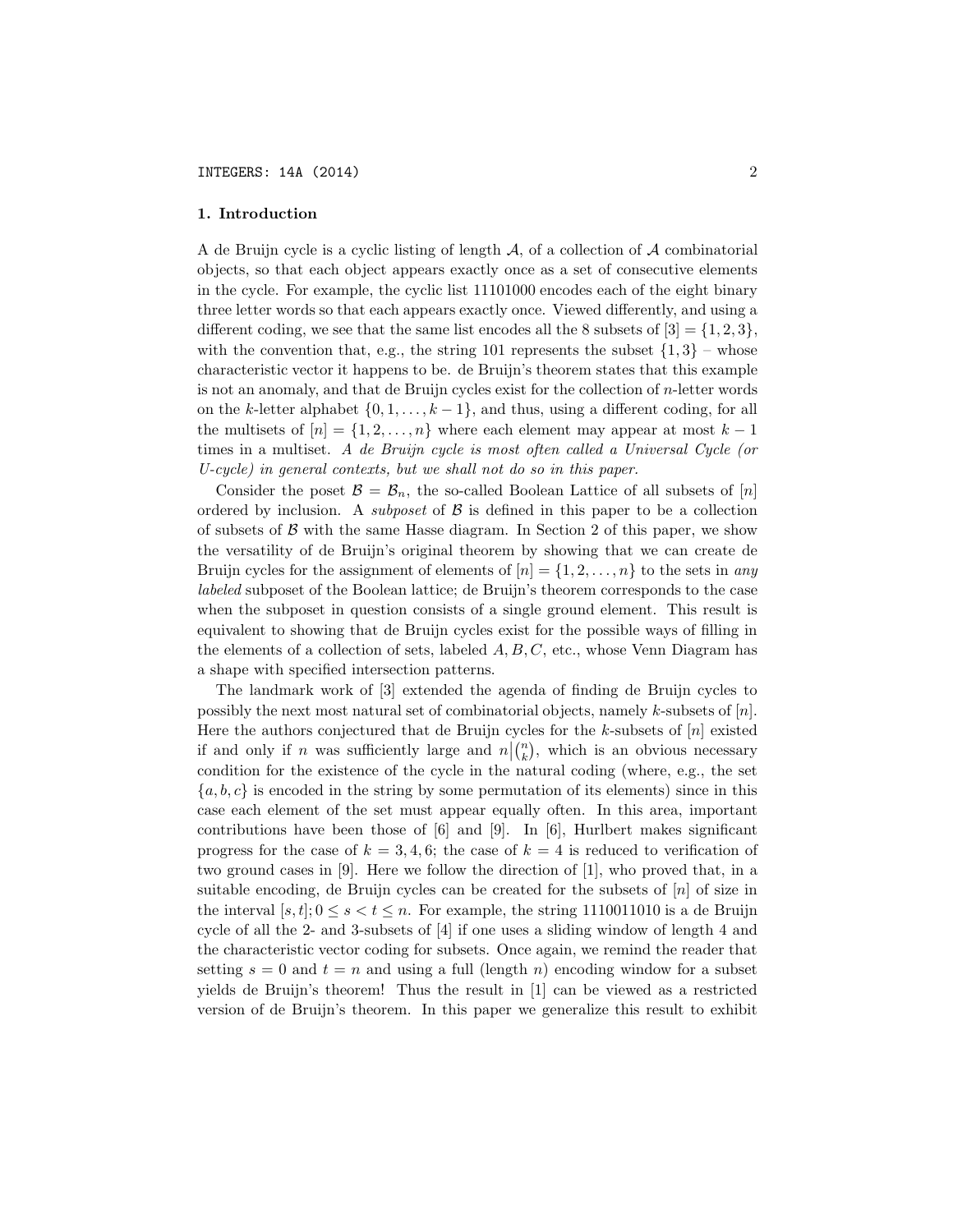de Bruijn cycles for words of length  $n$  over a  $k$ -ary alphabet and having weight between s and t, where the parameters s and t are suitably restricted. Viewed differently, this proves existence of de Bruijn cycles for multisets having between s and t elements, and where each element of  $[n]$  may appear at most  $k-1$  times in the multiset. Setting  $k = 2$  enables us to retrieve the result in [1] on subsets of cardinality between  $s$  and  $t$ . Results for de Bruijn cycles of multisets using the "classical" coding may be found in [8].

A good survey of some recent and not-so-recent papers on de Bruijn cycles may be found in [7]. See also [2], where de Bruijn cycles are proved to exist for graphs, hypergraphs, and such – using the simple and far-reaching device of invoking de Bruijn's theorem, where it all began, together with using a suitable encoding. And, last but not least, the reader is urged to study the very recent [5] and order it for his/her library.

## 2. Labeled Subposets of the Boolean Lattice, a.k.a. Venn Diagrams with Specified Intersection Patterns

A poset  $(P, \leq)$  is a set P with a relation  $\leq$  on P that is reflexive, transitive, and antisymmetric. The Hasse diagram of a poset is a representation of  $(P, \leq)$  using a pictorial device that represents its transitive reduction. Specifically, an "upward edge" is drawn from x to y if  $x < y$  and there is no z such that  $x < z < y$ . The main result of this section is the following:

**Theorem 1.** Let  $(P, \leq)$  be a fixed poset with elements of P being subsets of  $[n]$ and  $A \leq B$  if  $A \subseteq B$ . There are then  $\alpha^n$  assignments of the elements of  $[n]$  to the elements of P, where  $\alpha$  is the number of antichains in P. Furthermore, there exists a de Bruijn cycle of these assignments.

*Proof.* We start with the first part of the result. Given any element  $j \in [n]$  it is clear that if  $j \in A$  for some  $A \in P$ , we must have  $j \in B$  for each  $B \geq A$ , since  $\leq$ is the inclusion relation. It thus follows that the number of ways to assign element j to the sets in  $P$  is equal to the number of ways of labeling the elements of  $P$ with zeros and ones so that if A is labeled by a 1, then so is each  $B \supseteq A$ ; this includes the case where all the elements of P are labeled with zeros. We call a coloring  $c : P \to \{0,1\}$  unitarily up-closed if  $c(A)=1 \Rightarrow c(B)=1$  for each  $B \in P$ with  $B \geq A$ . We will prove below that the set of unitarily up-closed colorings is in bijection with the antichains of  $(P, \leq)$ ; note that  $\emptyset$  is considered to be an antichain in  $P$ , as are all one-element sets:

For one direction, let c be a unitarily up-closed coloring on  $(P, \leq)$ . Let  $M_c :=$  ${A \in P : c(A) = 1 \text{ and } c(B) = 0 \text{ for every } B \leq A}$  i.e., the set of elements of  $P$  minimal with respect to receiving the value 1 under c. Clearly,  $M_c$  forms an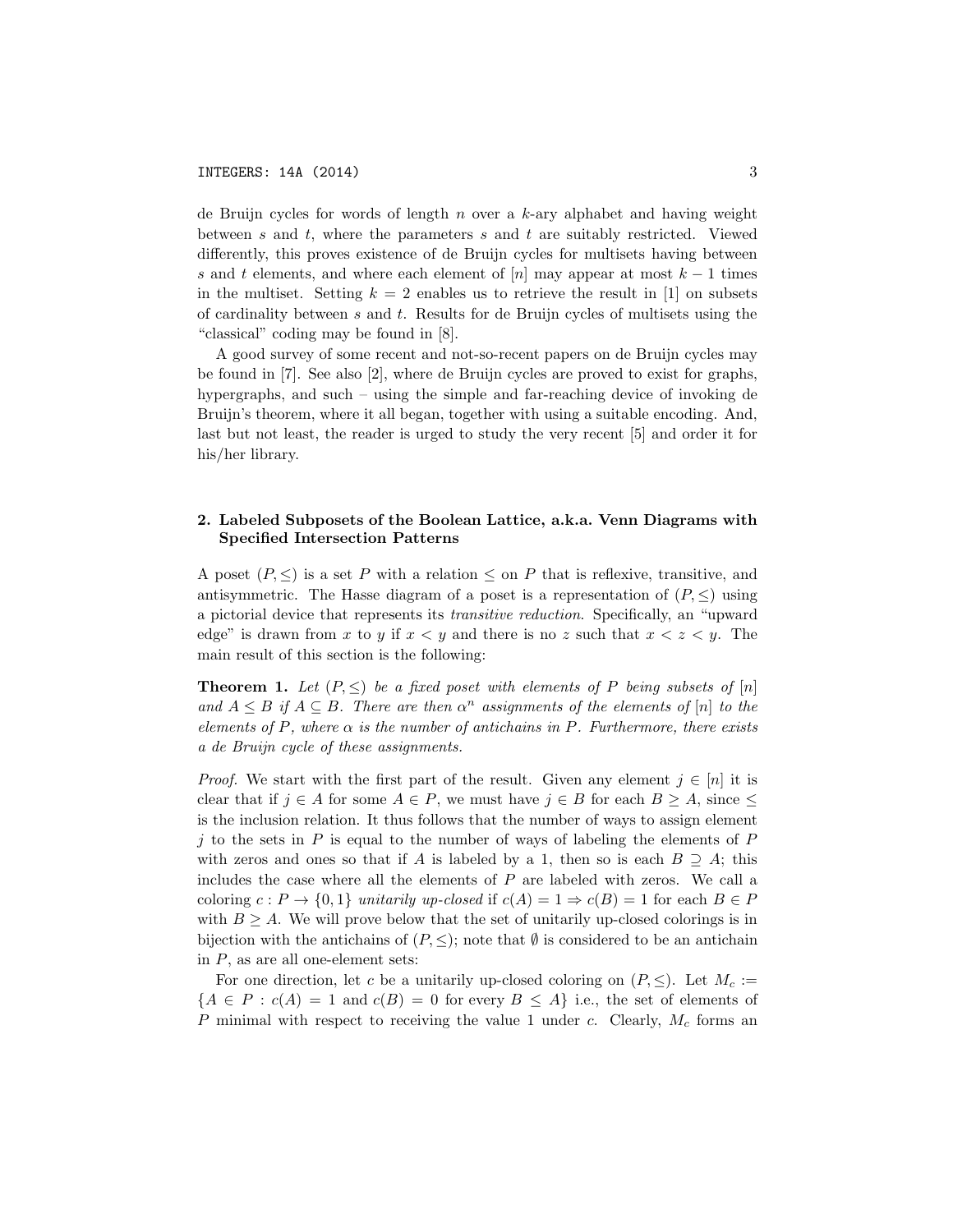antichain, since if there exist  $A, B \in M_c$  with  $A \leq B$ , then A does not meet the constructive criteria of  $M_c$ . This provides a map from colorings to antichains. To see that the map is injective, let  $c$  and  $d$  be two different unitarily up-closed colorings, and suppose that  $M_c = M_d$ . Fix  $A \in P$ . Suppose that  $c(A) = 1$ . If A is minimal, then we have that  $d(A) = 1$  since  $M_c = M_d$ . If A is not minimal, it is above some  $B \in M_c$ .  $B \in M_d$  by hypothesis, and since  $B \leq A$ ,  $d(A) = 1$  as d is unitarily up-closed. Now suppose that  $c(A) = 0$ . Since A is not above any element of  $M_c$ , A is also not above any element of  $M_d$ . Hence  $d(A) = 0$ , as if  $d(A) = 1$  we would have that A was above some minimal element under d.

To see that the map is surjective, notice that for a fixed antichain  $A$ , we can define a unitarily up-closed coloring  $c = c_A$  by the rule  $c(A) = 1$  iff  $B \leq A$  for some  $B \in \mathcal{A}$ , 0 otherwise. We claim that  $M_c = \mathcal{A}$ , and hence this provides a one-to-one inverse to our one-to-one function. Since no element below any element of A receives color 1, clearly  $A \subseteq M_c$ . On the other hand, every element A with  $c(A) = 1$  is above some element of A, and since  $M_c$  contains every element of A, no other element receiving color 1 can belong to  $M_c$ , and we are done.

It follows that the "fate" of each element of  $[n]$ , i.e., which sets in  $P$  it belongs to, can be determined in  $\alpha$  ways, and thus there are  $\alpha^n$  assignments of the elements of  $[n]$  to the sets in  $P$ .

To prove the second part, we note that each of the  $\alpha$  ways of assigning element j to the sets in P can be coded using letters from an alphabet  $\Lambda$  of size  $\alpha$ . By de Bruijn's theorem, there exists a cycle of the elements of  $\Lambda^{[n]}$ , and thus any such de Bruijn cycle may be viewed as a de Bruijn cycle of the assignment of elements of [n] to the sets in P. This completes the proof; specific examples follow.  $\Box$ 

**Examples.** The two letter words on a three letter alphabet  $\{a, b, c\}$  may be cycled as follows:

$$
cc \to ca \to aa \to ab \to bb \to bc \to cb \to ba \to ac.
$$

We let the letters of the alphabet code for the "allowable configurations" corresponding to the three antichains of the 2-chain with Hasse diagram

$$
\begin{matrix} B \\ | \\ A \end{matrix}
$$

This is done by using a coding such as

$$
a = \frac{0}{0};
$$
  $b = \frac{1}{0};$   $c = \frac{1}{1},$ 

where, e.g.,  $\frac{1}{0}$  indicates that  $j \in B; j \notin A$ . Thus the de Bruijn cycle *ccaabbcba* above may be written as

$$
\begin{array}{cccccccc}\n1 & 1 & 0 & 0 & 1 & 1 & 1 & 1 & 0 \\
1 & 1 & 0 & 0 & 0 & 0 & 1 & 0 & 0\n\end{array}
$$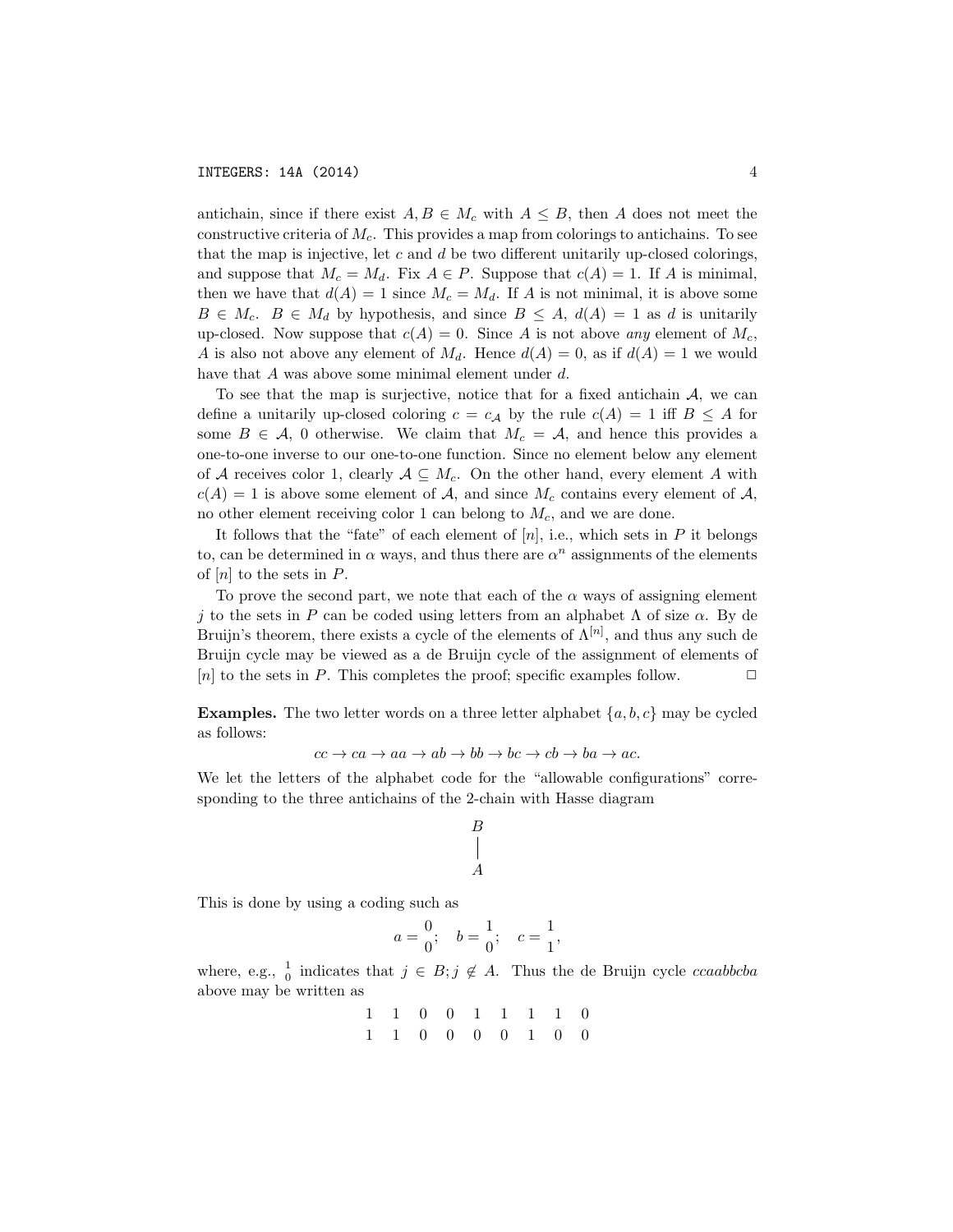To decode the cycle, we read the above stack from left to right in sliding groups of two columns at a time, the first and second columns describing to which sets elements 1 and 2 belong. Since  $n = 2$ , this is all we need. The actual de Bruijn cycle of assignments of  $\{1,2\}$  to the two sets in the poset is then as follows:

|  |  |  | $\{1,2\}$ $\{1\}$ $\emptyset$ $\{2\}$ $\{1,2\}$ $\{1,2\}$ $\{1,2\}$ $\{1\}$ $\{2\}$       |  |
|--|--|--|-------------------------------------------------------------------------------------------|--|
|  |  |  |                                                                                           |  |
|  |  |  | $\{1,2\}$ $\{1\}$ $\emptyset$ $\emptyset$ $\emptyset$ $\{2\}$ $\{1\}$ $\emptyset$ $\{2\}$ |  |

The same may be done for a poset with any Hasse diagram. If, e.g., we have the W-poset with 13 antichains, then

(i) We start with a de Bruijn cycle for all the n-letter words on an alphabet such as  $\{A, B, \ldots, M\}.$ 

(ii) We then rewrite this as an assignment of the elements of  $\{1, 2, \ldots, n\}$  to the five sets in the poset, using a sliding stack of height 5 and width  $n$ .

(iii) Finally, we may "draw" the  $13^n$  realizations of the poset, i.e., the assignments of n elements to 13 sets in a Venn diagram.

Note, however, that going from steps (i) to (ii) to (iii) leads to a sequential loss of data compression, and thus (i) gives the recommended de Bruijn cycle.

#### 3. Words with Weights in Prescribed Intervals

The main result of this section is the following, which provides an improvement of Theorem 4.1 in [1]:

**Theorem 2.** Let  $k, n \in \mathbb{Z}^+$ . Consider n letter words  $w = (w_1, w_2, \ldots, w_n)$  on the k-letter alphabet  $\Lambda = \{0, 1, \ldots, k-1\}$ , and define the weight  $h(w)$  of w by  $h(w) = \sum_{i=1}^{n} w_i$ . Let  $s, t \in \mathbb{Z}^+$  satisfy  $0 \le s < s + k - 1 \le t \le n(k - 1)$ . Let W be the collection of all such words with weights between s and t. Then there exists a de Bruijn cycle of the elements of W.

*Proof.* We create a digraph  $D = (V, E)$  with vertex set equal to the set of all  $n-1$ letter words over the alphabet  $\Lambda$  and having weights between  $s - (k - 1)$  and t. A directed edge is drawn from vertex  $v_1$  to vertex  $v_2$  if (i) the last  $n-2$  letters of  $v_1$  are the same as the first  $n-2$  letters of  $v_2$  and if (ii) the edge labeled by the concatenation of the letters in  $v_1$  and the last letter of  $v_2$  yields an n-letter word with weight between s and t.

It is clear that the indegree  $i(v)$  and outdegree  $o(v)$  of any vertex v are both equal to the number of prefixes (or suffixes) that yield an edge label of legal weight; if, e.g.,  $h(v) = s - (k-1)$  or  $h(v) = t$ , then  $i(v) = o(v) = 1$ . We will next show that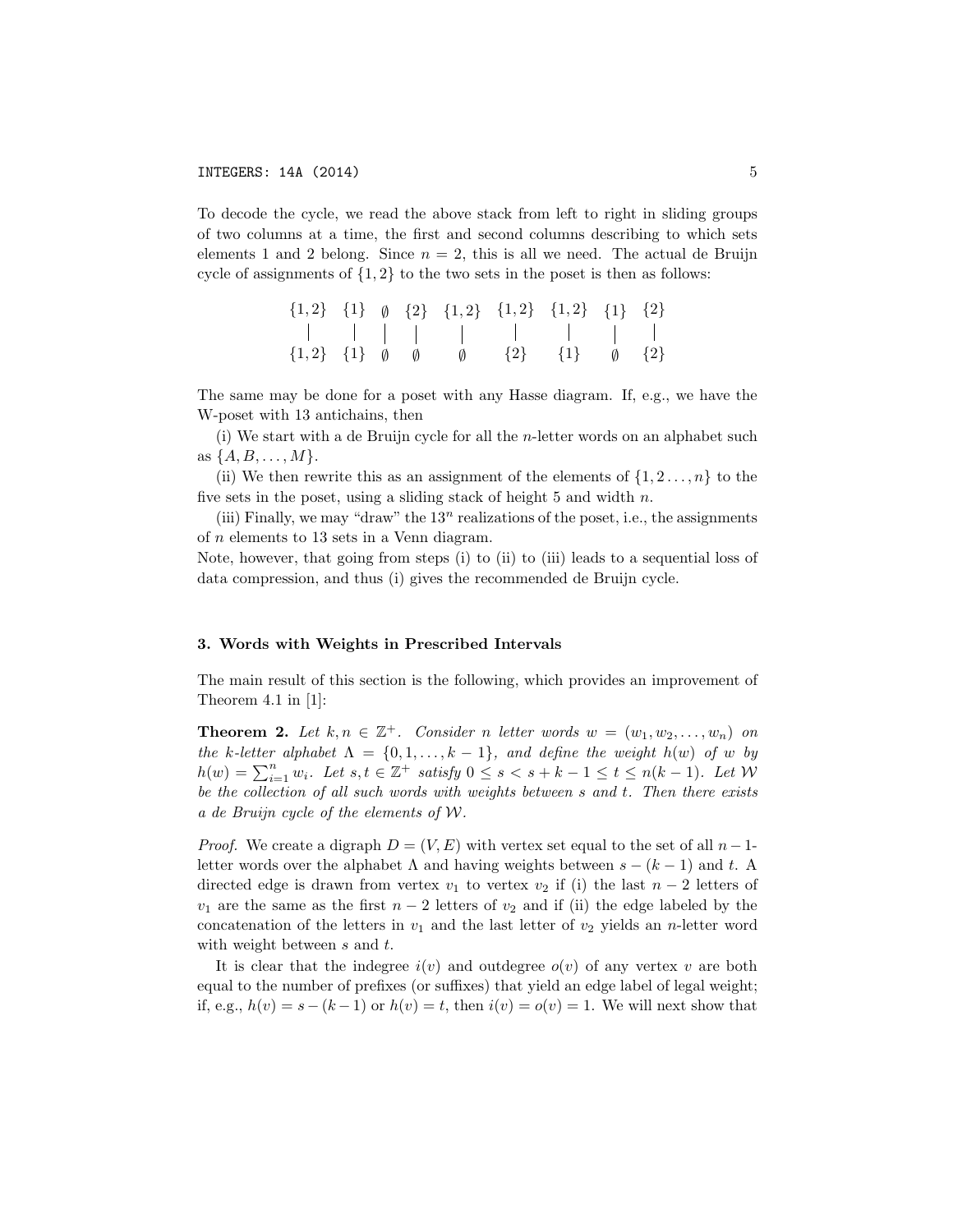D has a single weakly connected component; this will show that it is Eulerian[10], and the Eulerian path will give the required de Bruijn cycle.

Weak connectedness will be established by showing that there exists a path between any vertex in  $D$  and a special sink vertex  $SV$  of weight s that consists of a uniquely determined number  $a \geq 1$  of letters x followed by  $n-1-a \geq 0$  letters that are all  $x+1$ . The rest of the proof of Theorem 2 consists of demonstrating four embedded lemmas, that state that we can (i) connect any vertex of weight  $\geq s+1$ to one of weight s; (ii) connect any vertex of weight  $\leq s-1$  to one of weight s; (iii) connect any vertex of weight s to one with weight s and letters  $x, x + 1$ ; and (iv) connect any vertex with the right number of xs and  $x + 1$ s to SV.

**Lemma 3.** Let v have weight  $h(v)$  in the range  $[s+1, t]$ . Then there is a path from v to another vertex of weight s.

Proof. We first cycle any zeros in the front of the vertex to the end. These steps may be taken without changing the weight of the vertex, and so that the weight of the words representing the edges is also maintained at  $h(v)$ . The resulting vertex,  $v'$ , has weight  $h(v') = h(v)$  that may be as high as t, and has first letter different from zero. If  $h(v') = t$ , then the only allowable letter we can add, when the first letter is dropped, is zero. This maintains the edge weight at  $t$ , while leading to the new vertex weight  $h(v'')$  satisfying the conditions  $t > h(v'') \geq t - (k - 1) \geq s$ . If  $h(v') = t - r \geq s + 1$ , we replace the first letter f by  $\min\{f - 1, r\}$ . This either reduces the vertex weight by one or changes it to  $t-r-f+r = t-f \ge t-(k-1) \ge s$ . The edge weight might increase from  $t - r$  to t, but this is OK. We now see that  $v''$ either has weight s or, if not, has weight smaller than  $h(v')$ . We repeat the above process until we reach a vertex with weight s.  $\Box$ 

**Lemma 4.** Let v have weight  $h(v)$  in the range  $[s - (k-1), s-1]$ . Then there is a path from v to another vertex of weight s.

*Proof.* If  $h(v) = s - (k-1)$ , we drop the first letter and add the letter  $k-1$ . This makes the edge label equal to s, and the vertex weight does not decrease. If the vertex label has increased, we have made progress towards our target. If it has not, due to the first letter in v being  $k-1$ , we repeat the process till we get to a vertex with first letter smaller than  $k-1$ . If the starting weight is  $h(v) = s-r$ ;  $1 \le r \le k-2$ , we drop all letters  $k-1$  at the front of the word and append  $k-1$ s to the end until the first letter is smaller than  $k-1$ , thus arriving at the vertex  $v'$ . We now add the letter  $\max\{r, f+1\}$ , where f is the first letter of the vertex  $v'$ . This leads to the edge weight becoming either s (if  $r \ge f+1$ ) or  $s-r+f+1 \le t$  (if  $r \le f+1$ ). The vertex weight goes up by 1, if  $f + 1 \ge r$  and becomes  $s - f$  if  $f + 1 \le r$ . We now iterate the above process until the vertex weight becomes  $s$ . iterate the above process until the vertex weight becomes s.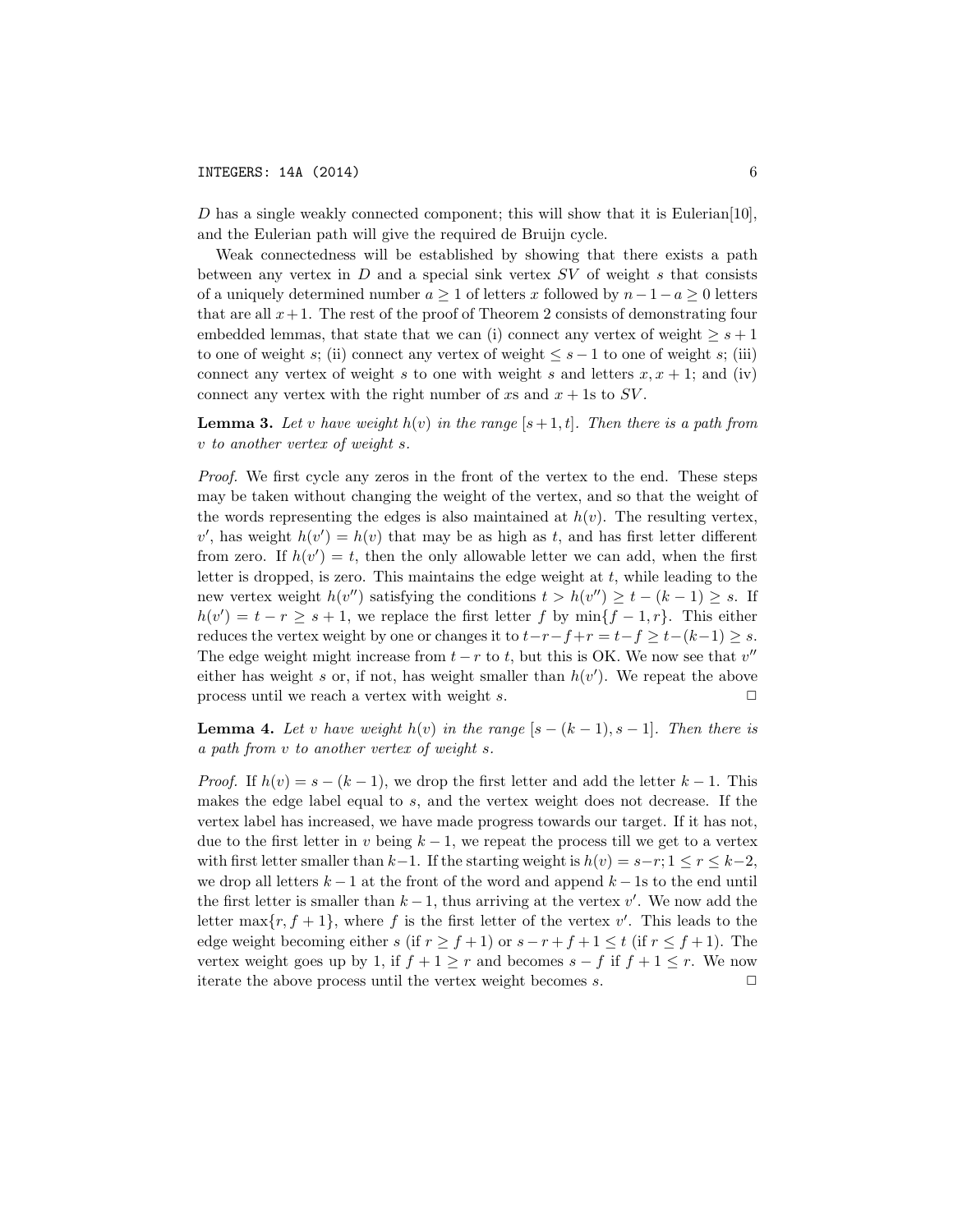**Lemma 5.** Let  $v = (v_1, \ldots, v_{n-1})$  have weight  $h(v) = s$ . Then there is a path from v to another vertex of weight s and consisting entirely of letters that are either x or  $x + 1$  (and at least one letter x).

*Proof.* Type A letters are those in the set  $\{0, 1, \ldots, x\}$ , while type B letters belong to the set  $\{x+1,\ldots,k-1\}$ . Let a and b be the desired number of xs and  $x+1$ s. Depending on how many type  $A$  and type  $B$  letters  $v$  has, we will need the path from v to decrease a certain number of type B letters to either x or  $x + 1$ , and to increase some or all of the type A letters to either x or  $x+1$ . Start with  $v_1$ . If  $v_1$  is a type A letter we change it to either x or  $x+1$  as needed. This possibly increases the vertex and edge weights, and the condition  $t \geq s + (k-1)$  keeps both weights legal. (The weights don't have to increase since we may replace the  $x$  with an  $x$ , causing no change in vertex weight; or  $x$  might equal 0, in which case there is no change in edge weight.) If  $v_1$  is of type B we again change it to either x or  $x + 1$ , causing a possible drop in vertex weight. We now repeat the process with the first letter  $v_2$ of the new vertex  $v'$  as long as the new vertex weight  $h(v')$  satisfies  $t - h(v') \geq x$  or  $h(v') - (s - (k-1)) \geq x$ . No edge traversal in the digraph is undertaken that leads to a vertex that is closer than  $x$  in weight from the two extreme vertex weights, namely  $s - (k-1)$  and t. If such a "dangerous" occurrence is imminent, we abort such a move, cycling instead until we have the opportunity to increase a "dangerously low weight" or decrease a "dangerously high vertex weight." The process is repeated until we have the required numbers a, b of symbols x and  $x + 1$  respectively. An example is given after the proof of Corollary 3.  $\Box$ 

**Lemma 6.** Let v have weight  $h(v) = s$  and be composed entirely of xs and  $x + 1s$  as in Lemma 3. Then there is a path from v to the sink vertex  $SV = (x, x, \ldots, x, x +$  $1,\ldots,x+1$ ) having the same number of xs and  $x+1$ s as v.

*Proof.* The proof is similar to that of Lemma 5. We first identify both xs and  $x + 1s$ in  $v$  that are "out of place". Clearly the number of out of place  $x_s$  must equal the number of out of place  $x + 1$ s, and the latter all appear before the former. We cycle the letters of the word until we arrive at the first out of place  $x + 1$ , delete it, and add an  $x$  at the end. This decreases the vertex weight by one. We continue cycling the word and replacing  $x + 1$ s by xs until the vertex weight is within x of the minimum legal weight, i.e.  $s - (k-1)$ . The next phase is to increase the vertex weight by replacing (cyclically) out of place  $xs$  by  $x + 1s$ , until the vertex weight is within  $x$  of the maximum allowable, i.e.  $t$ . We alternate this process until the two letters are all cyclically in the right places, and then cycle until we reach  $SV$ .  $\Box$ 

Lemmas 3, 4, 5, and 6 together complete the proof of Theorem 2.  $\Box$ 

We define a Redundant de Bruijn Cycle of a collection of  $A$  combinatorial objects to be a cycle of length  $A' > A$  so that each object appears exactly once as a set of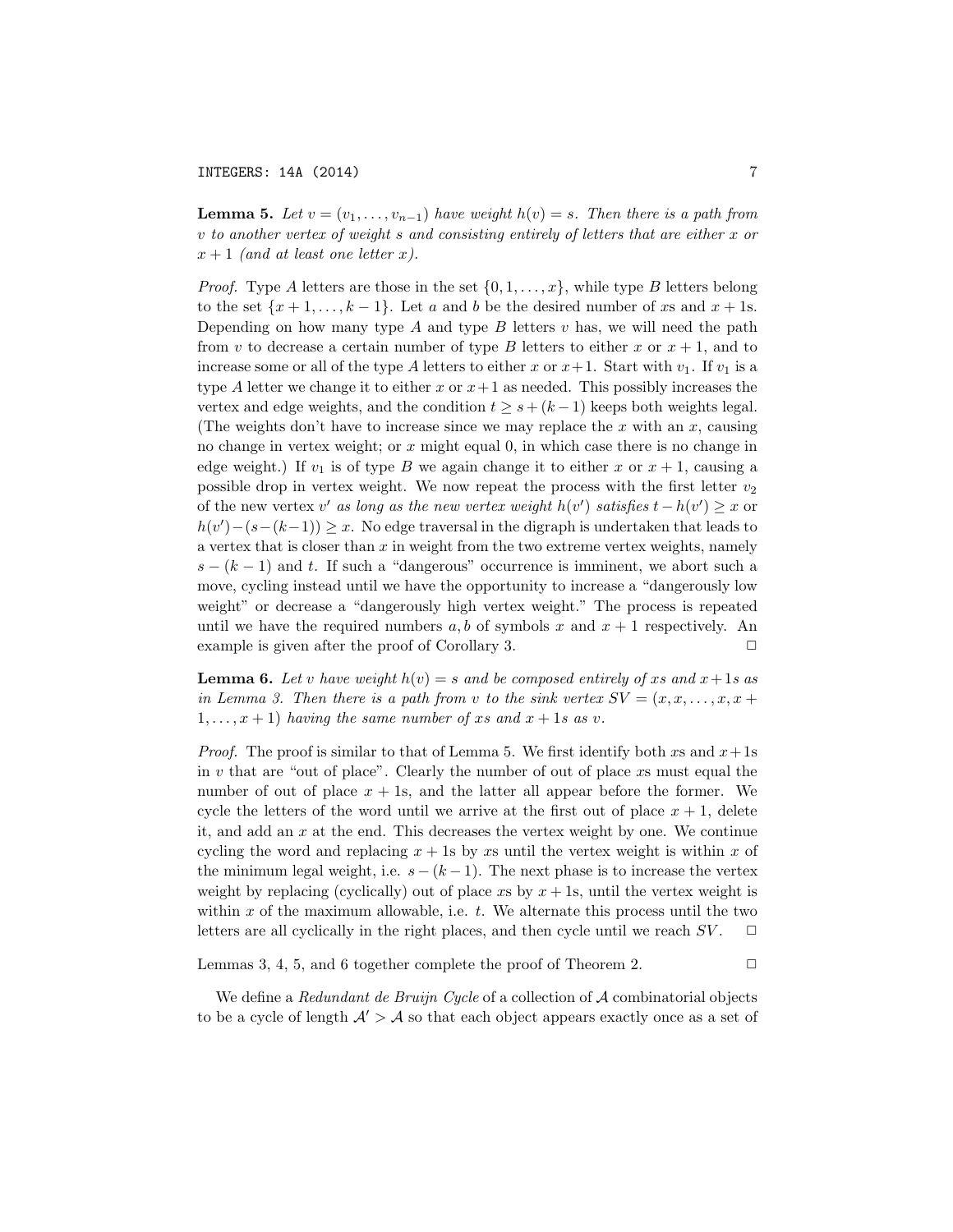consecutive elements in the cycle, and thus so that  $\mathcal{A}' - \mathcal{A}$  consecutive elements are redundant objects of another type.

Corollary 7. For each  $t \geq k - 1$ , there exists a redundant de Bruijn cycle of the  $\mathcal{A}(n,k,t)$  n-letter weight t words over  $\{0,1,\ldots,k-1\}$  that is of length  $\mathcal{A}'(n,k,t) =$  $\mathcal{A}(n, k, t)(1 + o(1)); k, t \text{ fixed}, n \to \infty.$ 

*Proof.* We set  $s = t - (k - 1) \ge 0$  in Theorem 2, and obtain a de Bruijn cycle of all words with weight between  $t - (k - 1)$  and t. The length of this cycle is

$$
\sum_{j=t-(k-1)}^{t} \mathcal{A}(n,k,j) = \mathcal{A}(n,k,t)(1+o(1)),
$$

since for fixed t and large n,  $\mathcal{A}(n, k, j)$  is a monotone function of  $j$ ;  $0 \leq j \leq t$  with  $\mathcal{A}(n, k, j)/\mathcal{A}(n, k, j+1) \to 0, n \to \infty$ . This completes the proof.

An Example: The Algorithm in Lemma 5 in Action. We choose  $v$  to be  $(0, 0, 0, 2, 2, 5, 5, 3, 3);$   $s = 25, t = 30, k = 6, n = 11$ . The target vertex is  $SV = (2, 2, 2, 2, 2, 3, 3, 3, 3, 3)$ . Legal vertex weights are between 20 and 30, and legal edge weights are between 25 and 30. We declare a dangerous situation to be one in which further progress would lead to vertex weights of 20, 21, 29, or 30 – unless we cycle to a vertex with appropriate first letter. Below, red numbers represent vertex weights, blue numbers represent edge weights, and the symbol D represents "Danger." We proceed as follows:

```
0,0,0,2,2,5,5,5,3,3 25
            ↓ 28
0,0,2,2,5,5,5,3,3,3 28, D
            \perp 280,2,2,5,5,5,3,3,3,0 28, D
            \downarrow 282,2,5,5,5,3,3,3,0,0 28, D
            \downarrow 302,5,5,5,3,3,3,0,0,2 28, D
            \downarrow 305,5,5,3,3,3,0,0,2,2 28
            \downarrow 305,5,3,3,3,0,0,2,2,2 25
            \downarrow 275,3,3,3,0,0,2,2,2,2 22, D
            \downarrow 273,3,3,0,0,2,2,2,2,5 22, D
            \downarrow 25
```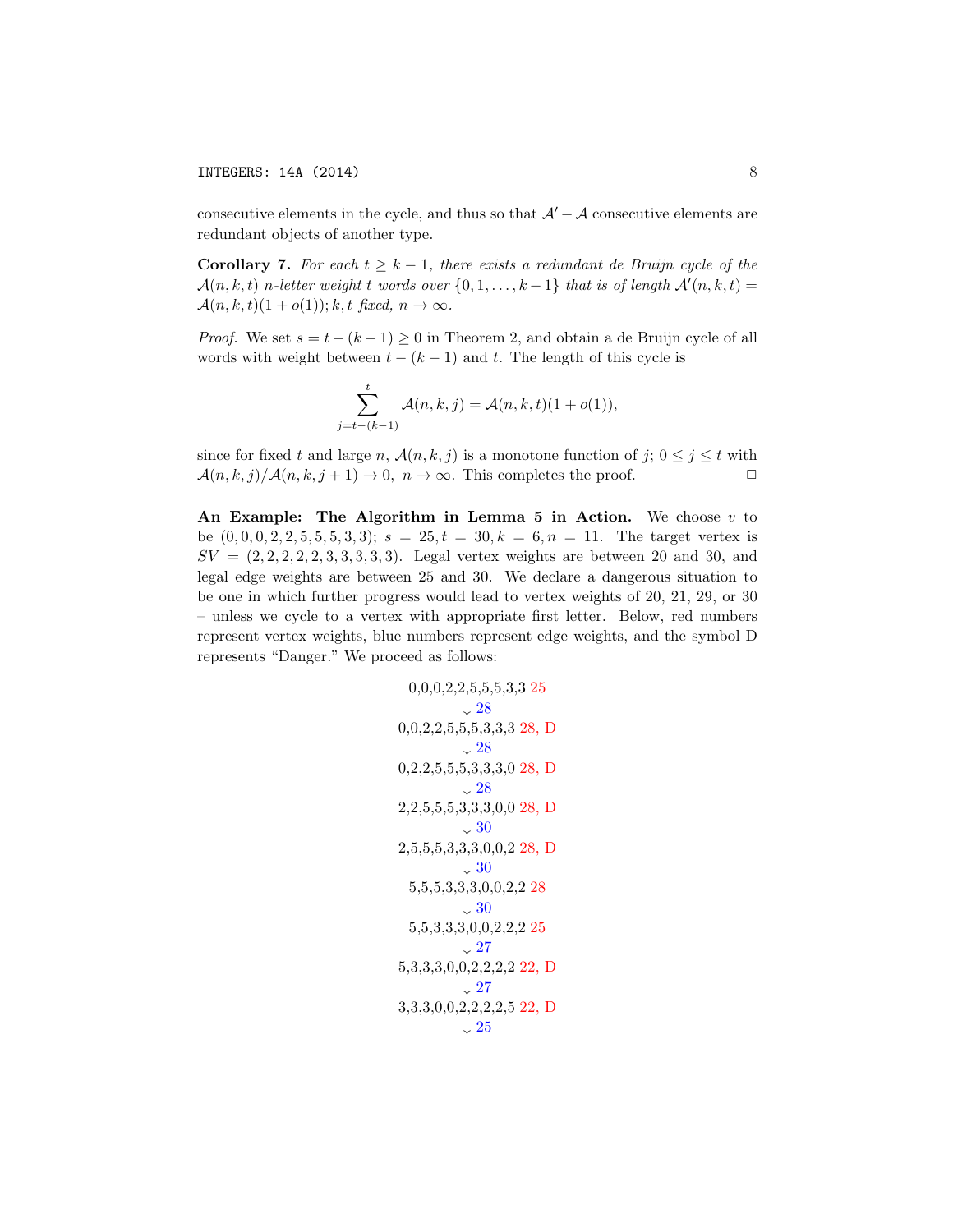```
3,3,0,0,2,2,2,2,5,3 22, D
            \perp 253,0,0,2,2,2,2,5,3,3 22, D
            \downarrow 250,0,2,2,2,2,5,3,3,3 22
            \downarrow 250,2,2,2,2,5,3,3,3,3 25
            ↓ 28
2,2,2,2,5,3,3,3,3,3 28, D
            \downarrow 302,2,2,5,3,3,3,3,3,2 28, D
            ↓ 30
2,2,5,3,3,3,3,3,2,2 28, D
            \downarrow 302,5,3,3,3,3,3,2,2,2 28, D
            ↓ 30
  5,3,3,3,3,3,2,2,2,2 28
            \downarrow 303,3,3,3,3,2,2,2,2,2 25
            \downarrow 283,3,3,3,2,2,2,2,2,3 25
            \downarrow 283,3,3,2,2,2,2,2,3,3 25
            \downarrow 283,3,2,2,2,2,2,3,3,3 25
            ↓ 28
  3,2,2,2,2,2,3,3,3,3 25
            \downarrow 282,2,2,2,2,3,3,3,3,3 25
```
thus arriving at the sink vertex.

## 4. Further Research

It would be interesting to improve Theorem 2 so that the range of the weight of the word is as small as possible (i.e., a result for words of weight between  $s$  and  $t$ , where, for  $k \geq 3$ , we have  $s < t < s + k - 1$ , or else to prove that the range in Theorem 2 is the best possible. Also, one might ask how and to what extent one can show existence of de Bruijn cycles for unordered posets. Last but not least, can results be proved for (labelled as well as unlabelled) subposets of mother posets other than the Boolean Lattice?